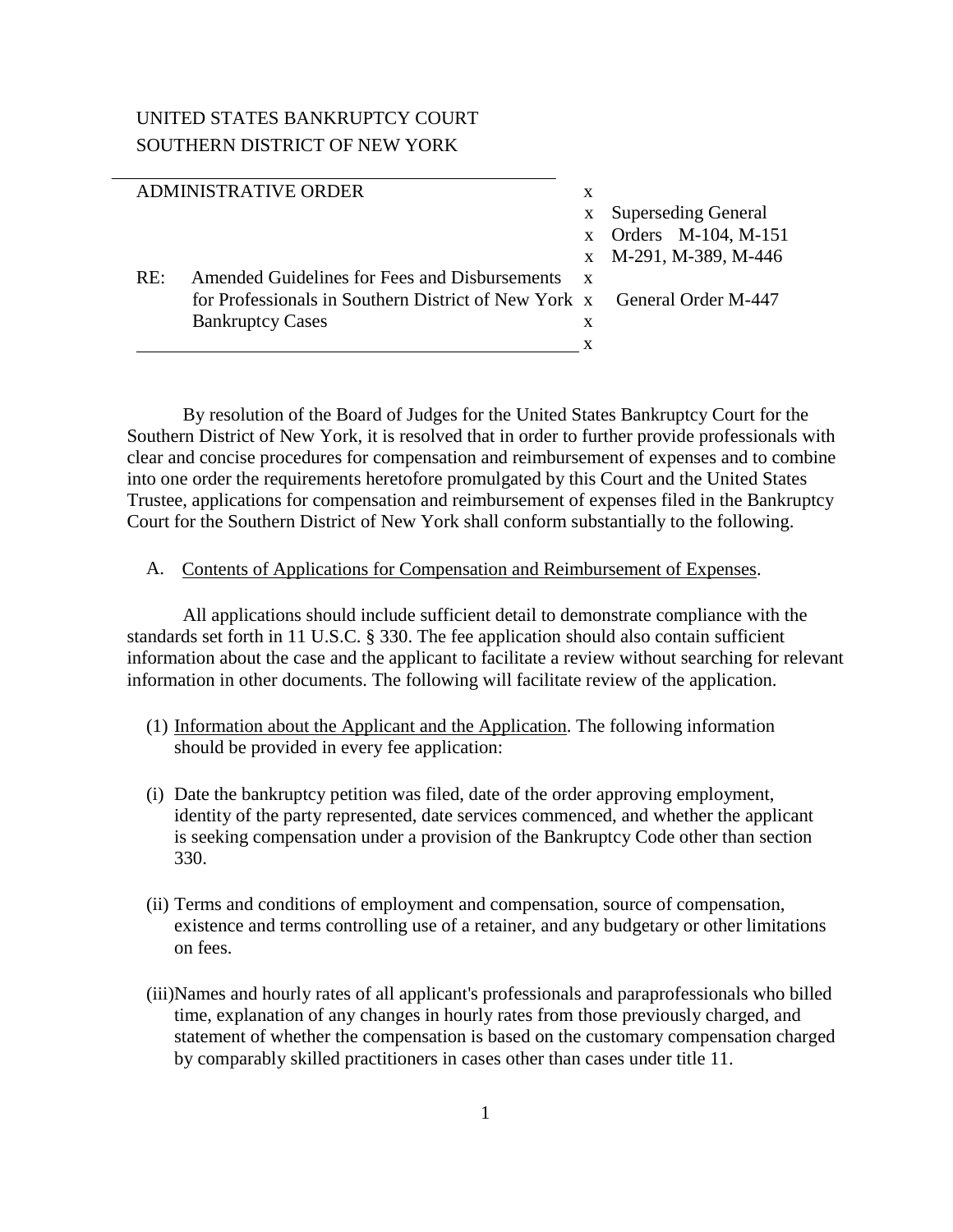- (iv)Whether the application is interim or final, and the dates of previous orders on interim compensation or reimbursement of expenses along with the amounts requested and the amounts allowed or disallowed, amounts of all previous payments, and amount of any allowed fees and expenses remaining unpaid.
- (v) Whether the person on whose behalf the applicant is employed has been given the opportunity to review the application and whether that person has approved the requested amount.
- (vi)When an application is filed more than once every 120 days after the order for relief or after a prior application to the Court, the date and terms of the order allowing leave to file at shortened intervals.
- (vii)Time period of the services or expenses covered by the application.
- (2) Case Status. The following information should be provided to the extent that it is known to or can be reasonably ascertained by the applicant:
- (i) In a chapter 7 case, a summary of the administration of the case including all moneys received and disbursed in the case, when the case is expected to close, and, if applicant is seeking an interim award, whether it is feasible to make an interim distribution to creditors without prejudicing the rights of any creditor holding a claim of equal or higher priority.
- (ii) In a chapter 11 case, whether a plan and disclosure statement have been filed and, if not yet filed, when the plan and disclosure statement are expected to be filed; whether all quarterly fees have been paid to the United States Trustee; and whether all monthly operating reports have been filed.
- (iii)In a chapter 12 or 13 case, where the debtor's attorney is the applicant, whether the application complies with section  $330(a)(4)(B)$ ; whether the application is in accordance with the 2016(b) statement that was filed at the beginning of the case; and whether approval of the application would have an effect on the debtor's plan.
- (iv)In every case, the amount of cash on hand or on deposit, the amount and nature of accrued unpaid administrative expenses, and the amount of unencumbered funds in the estate.
- (v) In every case, any material changes in the status of the case that occur after the filing of the fee application should be raised, orally or in writing, at the hearing on the application or, if a hearing is not required, prior to the expiration of the time period for objection.
- (3) Summary Sheet. All applications should contain a summary or cover sheet that provides a synopsis of the following information: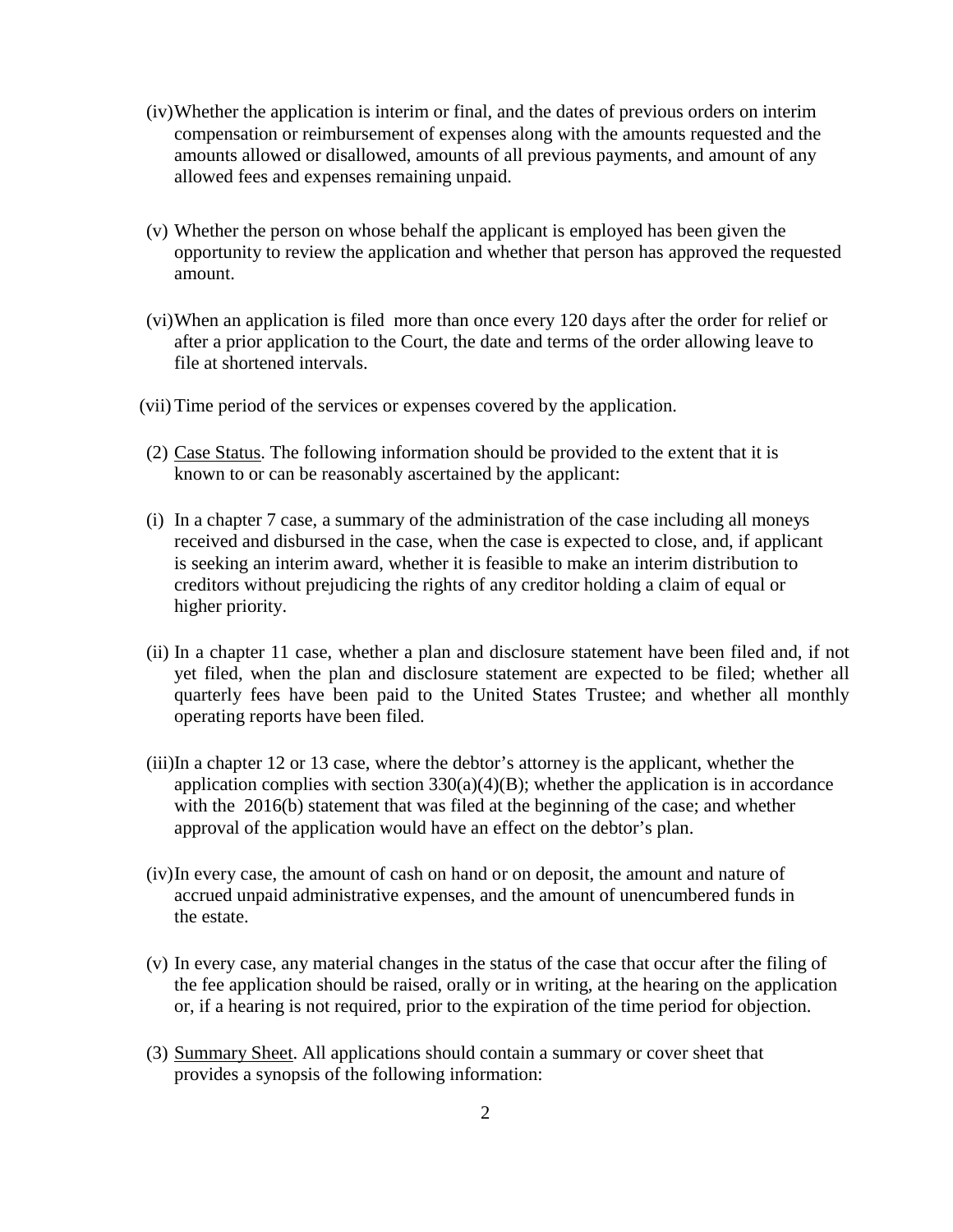- (i) Total compensation and expenses requested and any amount(s) previously requested;
- (ii) Total compensation and expenses previously awarded by the court;
- (iii)Name and applicable billing rate for each person who billed time during the period, and date of bar admission for each attorney;
- (iv)Total hours billed and total amount of billing for each person who billed time during billing period; and
- (v) Computation of blended hourly rate for persons who billed time during period, excluding paralegal or other paraprofessional time.
- (4) Project Billing Format.
- (i) To facilitate effective review of the application, all time and service entries should be arranged by project categories. The project categories set forth in Exhibit A should be used to the extent applicable. A separate project category should be used for administrative matters and, if payment is requested, for fee application preparation.
- (ii) The Court has discretion to determine that the project billing format is not necessary in a particular case or in a particular class of cases.

(iii)Each project category should contain a narrative summary of the following information:

- a. a description of the project, its necessity and benefit to the estate, and the status of the project including all pending litigation for which compensation and reimbursement are requested;
- b. identification of each person providing services on the project; and
- c. a statement of the number of hours spent and the amount of compensation requested for each professional and paraprofessional on the project.
- (vi)Time and service entries are to be reported in chronological order under the appropriate project category.
- (vii)Time entries should be kept contemporaneously with the services rendered in time periods of tenths of an hour. Services should be noted in detail ,with each service showing a separate time entry and not combined or "lumped" together; however, tasks performed on a project which total a de minimis amount of time can be combined or lumped together if they do not exceed 0.5 hours on a daily aggregate. Time entries for telephone calls, letters, and other communications should give sufficient detail to identify the parties to and the nature of the communication. Time entries for court hearings and conferences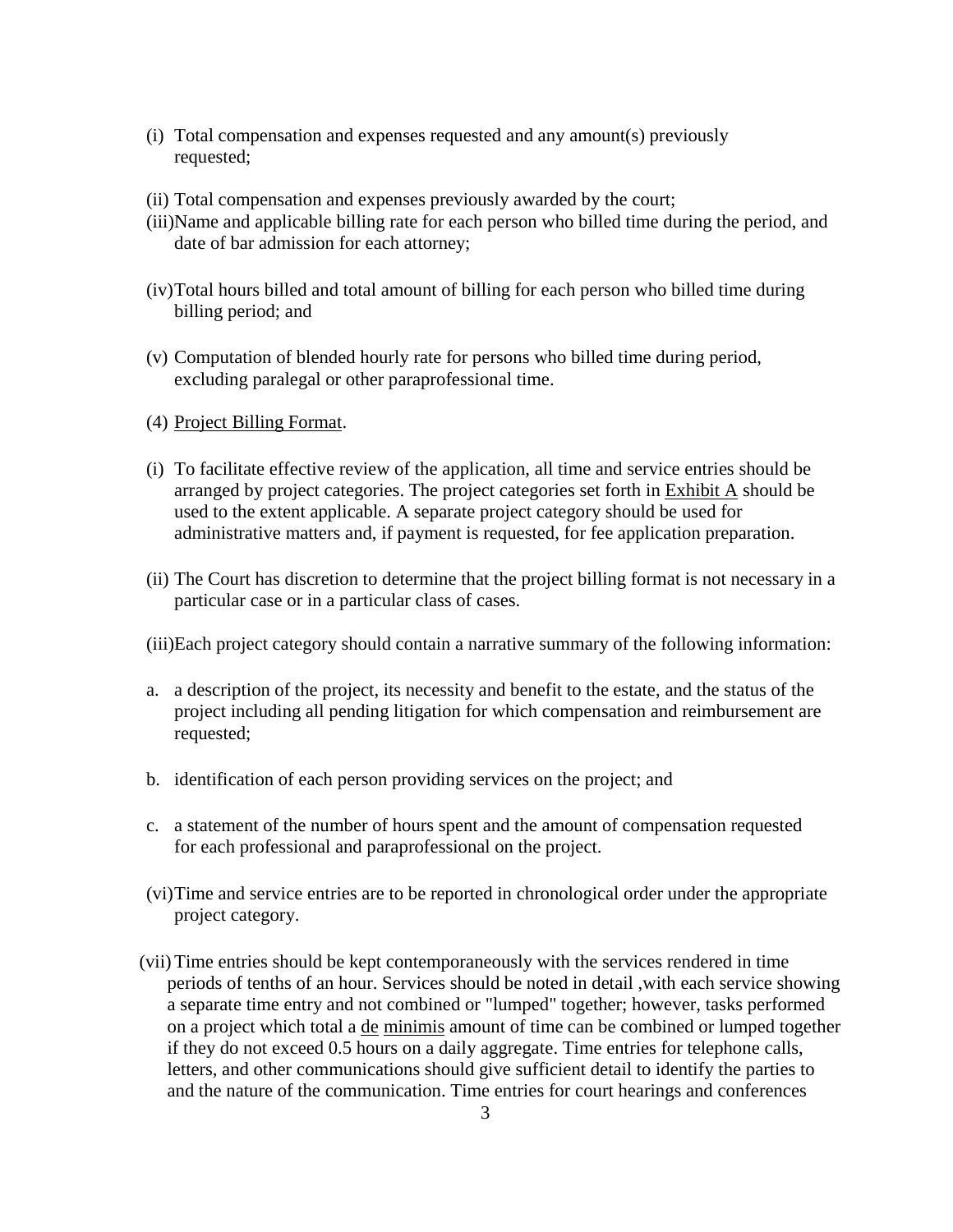should identify the subject of the hearing or conference. If more than one professional from the applicant firm attends a hearing or conference, the applicant should explain the need for multiple attendees.

- (5) Reimbursement for Actual, Necessary Expenses. Except to the extent that paragraph F, infra, is to the contrary, the following factors are relevant to a determination that an expense is proper:
- (i) Whether the expense is reasonable and economical.
- (ii) Whether the requested expenses are customarily charged to non-bankruptcy clients of the applicant.
- (iii)Whether applicant has provided a detailed itemization of all expenses including the date incurred, description of expense (e.g., type of travel, type of fare, rate, destination), method of computation, and, where relevant, name of the person incurring the expense and purpose of the expense. Itemized expenses should be identified by their nature  $(e.g.,)$ long distance telephone, copy costs, messengers, computer research, airline travel, etc.) and by the month incurred. Unusual items require more detailed explanations and should be allocated, where practicable, to specific projects.
- (iv)Whether applicant has prorated expenses where appropriate between the estate and other cases (e.g., travel expenses applicable to more than one case) and has adequately explained the basis for any such proration.
- (v) Whether expenses incurred by the applicant to third parties are limited to the actual amounts billed to, or paid by, the applicant on behalf of the estate.
- (vi)Whether applicant can demonstrate that the amount requested for expenses incurred inhouse reflect the actual cost of such expenses to the applicant, or the actual cost cannot easily be determined.
- (vii)Whether the expenses appear to be in the nature nonreimbursable overhead. Overhead consists of all continuous administrative or general costs incident to the operation of the applicant's office and not particularly attributable to an individual client or case. Overhead includes, but is not limited to: word processing, proofreading, administrative and other clerical services; rent, utilities, office equipment and furnishings; insurance, taxes, local telephones and monthly car phone charges;, lighting, heating and cooling; and library and publication charges.
- (viii) Whether applicant has adhered to allowable rates for expenses as fixed by local rule or order of the Court.
	- B. Certification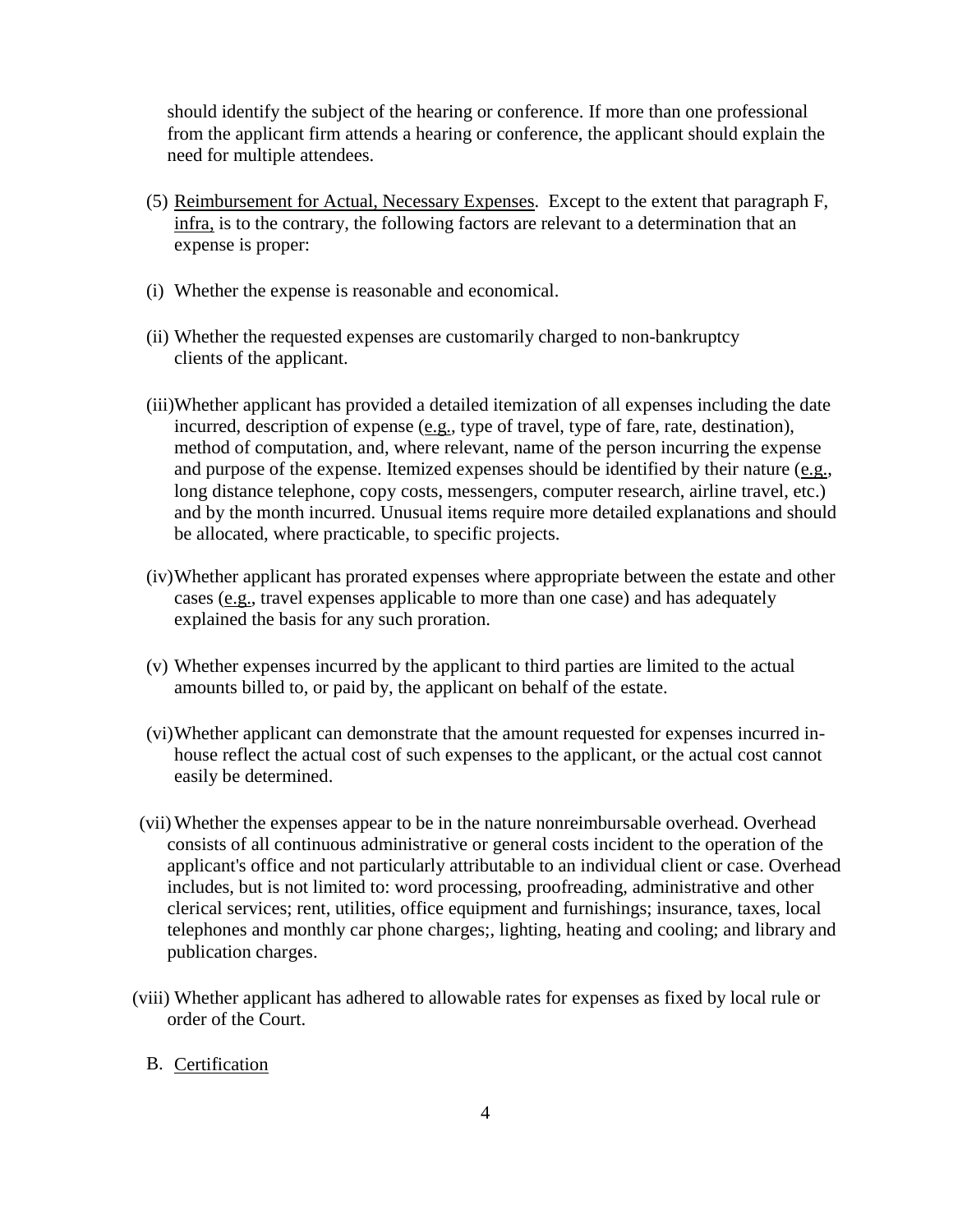- (1) Each application for fees and disbursements must contain a certification by the professional designated by the applicant with the responsibility in the particular case for compliance with these Amended Guidelines (the "Certifying Professional"), that (a) the Certifying Professional has read the application; (b) to the best of the Certifying Professional's knowledge, information and belief formed after reasonable inquiry, the fees and disbursements sought fall within these Amended Guidelines, except as specifically noted in the certification and described in the fee application; (c) except to the extent that fees or disbursements are prohibited by these Amended Guidelines, the fees and disbursements sought are billed at rates and in accordance with practices customarily employed by the applicant and generally accepted by the applicant's clients; and (d) in providing a reimbursable service, the applicant does not make a profit on the service, whether the service is performed by the applicant in-house or through a third party.
- (2) Each application for fees and disbursements must contain a certification by the Certifying Professional that the trustee, debtor, and, where applicable, the chair of each official committee, have been provided, not later than 21 days after the end of each month, with a statement of the fees and disbursements accrued during such month. The statement must contain a list of professionals and paraprofessionals providing services, their respective billing rates, the aggregate hours spent by each professional and paraprofessional, a general description of services rendered, a reasonably detailed breakdown of the disbursements incurred and an explanation of billing practices.
- (3) Each application for fees and disbursements must contain a certification by the Certifying Professional that the trustee and, in a chapter 11 case, the chair of each official committee and the debtor have all been provided with a copy of the relevant fee application at least 14 days before the date set by the court or any applicable rules for filing fee applications.

#### C. Confidentiality Requests

If an applicant believes that there is a need to omit any information or description of services as privileged or confidential, the applicant must first get the approval of the court; provided, however, that if such a request is granted, the court may require that any application also contain a set of unredacted time records for in camera inspection.

#### D. Fee Enhancement

(1) Any request for an enhancement of fees over the fee which would be derived from the applicable hourly rates multiplied by the hours expended or from the court order authorizing retention must be specifically identified in the application, including the amount being requested, and the justification for the requested enhancement must be set forth in detail.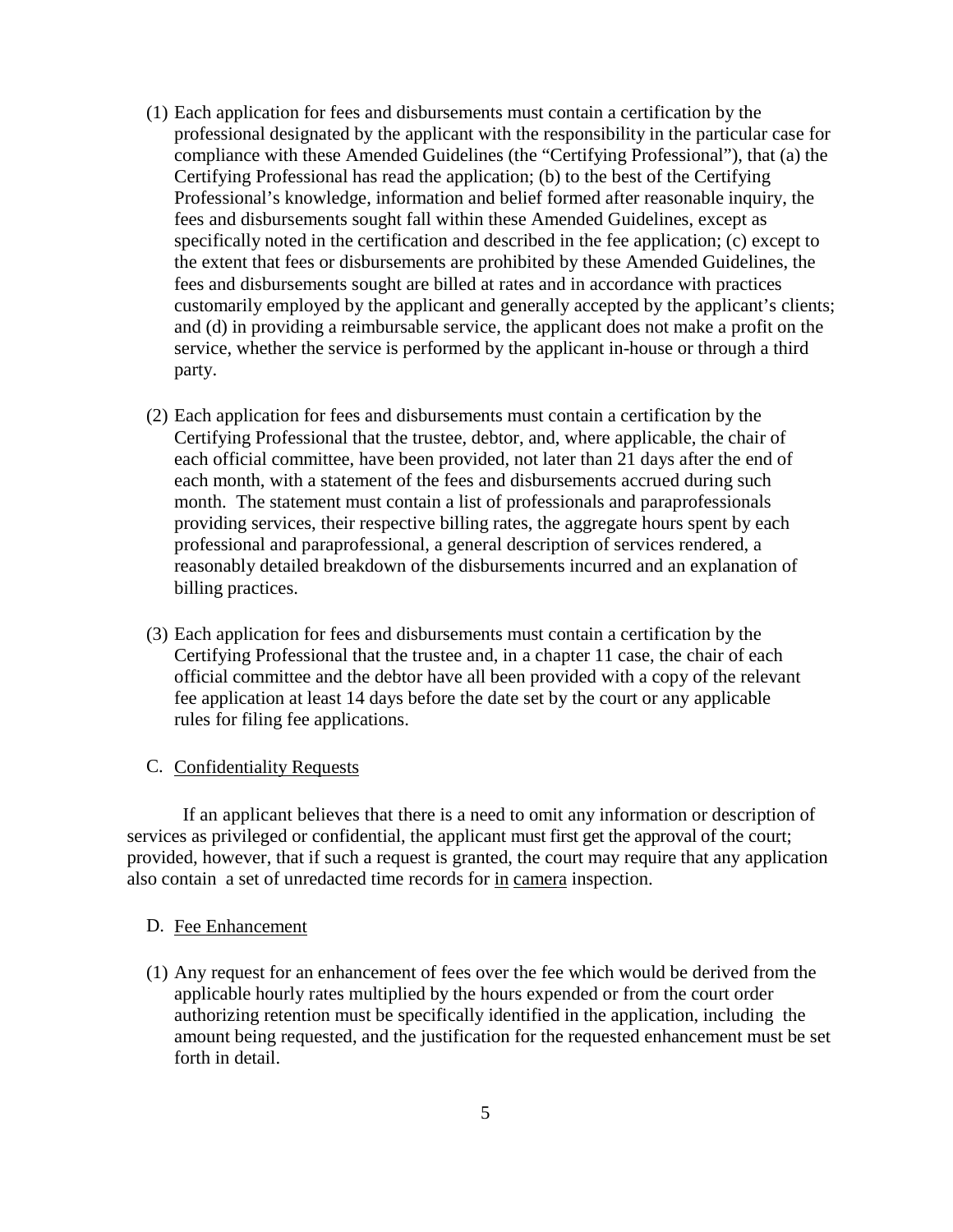- (2) Any request for such an enhancement of fees must be set forth in the summary sheet required by these Amended Guidelines.
- E. Voluntary Reduction of Fees or Disbursements

If an applicant is not requesting all of the fees or disbursements to which it might be entitled based on the applicable hourly rates multiplied by the hours expended or based on the court order authorizing retention, the voluntary reduction must be identified in the application, including the amount of the reduction taken. If the voluntary reduction pertains to services which that continue to appear in the detailed description of services rendered or to disbursements that continue to be listed, the entries for which no compensation or reimbursement is sought must be identified.

- F. Provisions Regarding Disbursements
- (1) No Enhanced Charges for Disbursements. Except to the extent that disbursements are prohibited by these Amended Guidelines, the disbursements sought must be billed at rates, and in accordance with, practices customarily employed by the applicant and generally accepted by the applicant's clients.
- (2) Photocopies. Photocopies shall be reimbursable at the lesser of \$ 0.10 per page or cost.
- (3) Overtime Expense. No overtime expense for non-professional and paraprofessional staff shall be reimbursable unless fully explained and justified. Any such justification must indicate, at a minimum, that:
- (i) Services after normal closing hours are absolutely necessary for the case; and
- (ii) That charges are for overtime expenses paid. The reasonable expenses of a professional required to work on the case after 8:00 p.m. are reimbursable provided that, if the professional dines before 8:00 p.m., the expense is reimbursable only if the professional returns to the office to work for at least one and one half hours. In any event, the expense for an individual's meal may not exceed \$20.00.
- G. Form of Order.

To ensure that the accuracy of the Public Record of Compensation Awarded to Trustees, Examiners, and Professionals is maintained pursuant to Federal Rule of Bankruptcy Procedure 2013, the form of order and schedules promulgated by the Board of Judges and found on the Court's website shall be used.

The foregoing Guidelines have been approved by the Board of Judges and shall be subject to annual review as to adjustments to disbursement/ reimbursement amounts set forth hereinabove in Provision F.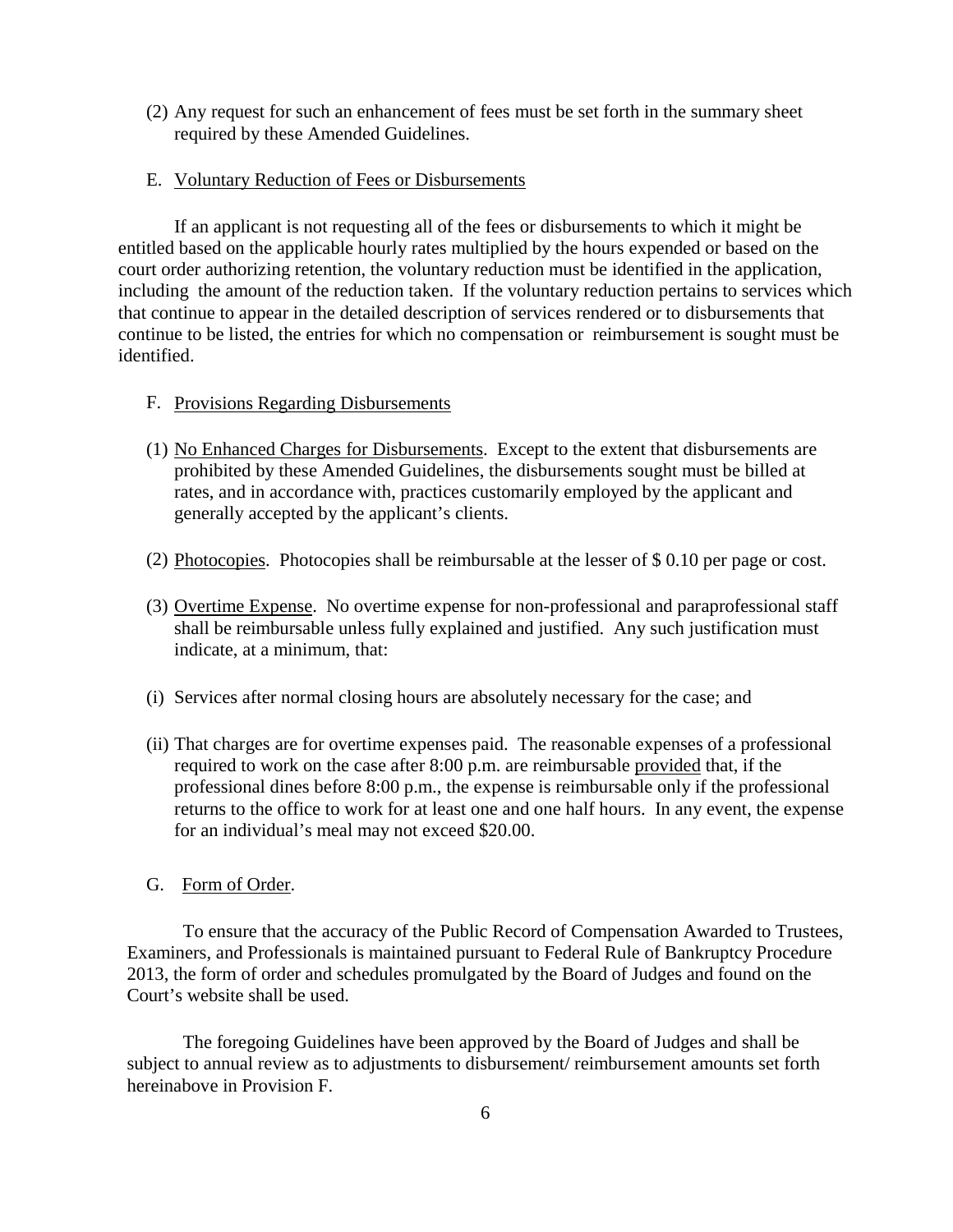This order shall become effective on February 5, 2013, and apply to all fee applications filed on or after that date.

Dated: New York, New York January 29, 2013

> /s/ Cecelia G. Morris Chief Bankruptcy Judge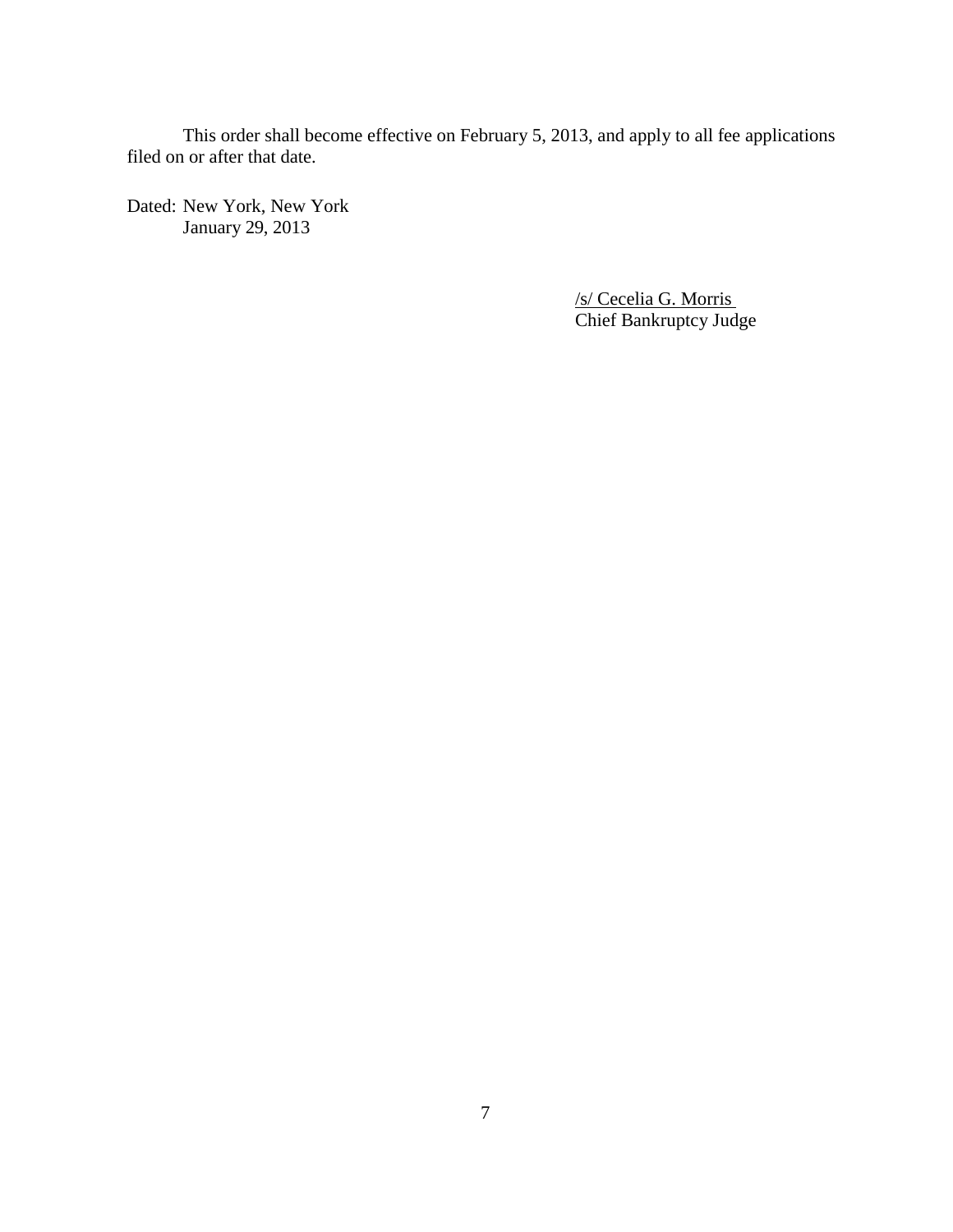## **EXHIBIT A**

### **PROJECT CATEGORIES**

**Here is a list ofsuggested project categoriesfor use in most bankruptcy cases. Only one category should be used for a given activity. Professionalsshould make their best effort to be consistentin their use of categories, whether within a particular firm or by different firms working on the same case. It would be appropriate for all professionalsto discussthe categoriesIn advance and agree generally on how activities will be categorized. Thislist is not exclusive. The application may contain additional categories asthe case requires. They are generally more applicable to attorneysin chapter 7 and chapter 11, but may be used by all professionals as appropriate.**

**ASSET ANALYSIS AND RECOVERY: Identification and review of potential assetsincluding causes of action and non‐litigation recoveries.**

**ASSET DISPOSITION: Sales, leases(§ 365 matters), abandonment and related transaction work.**

**BUSINESSOPERATIONS: Issuesrelatedto debtor‐in‐possession operating in chapter 11 such as employee, vendor,tenantissues and othersimilar problems.**

**CASE ADMINISTRATION: Coordination and compliance activities, including preparation of statement of financial affairs;schedules; list of contracts; United States Trustee interim statements and operating reports; contacts with the United States Trustee; general** creditor inquiries.

**CLAIMSADMINISTRATION AND OBJECTIONS: Specific claim inquiries; bar date motions; analyses, objections and allowances of claims.**

**EMPLOYEEBENEFITS/PENSIONS: Reviewissuessuch asseverance,retention, 401K coverage and continuance of pension plan.**

**FEE/EMPLOYMENTAPPLICATIONS: Preparations of employment and fee applicationsfor self or others; motionsto establishinterim procedures.**

**FEE/EMPLOYMENTOBJECTIONS: Reviewof and objectionsto the employment and fee applications of others.**

**FINANCING: Matters under §§ 361, 363 and 364 including cash collateral and secured claims; loan document analysis.**